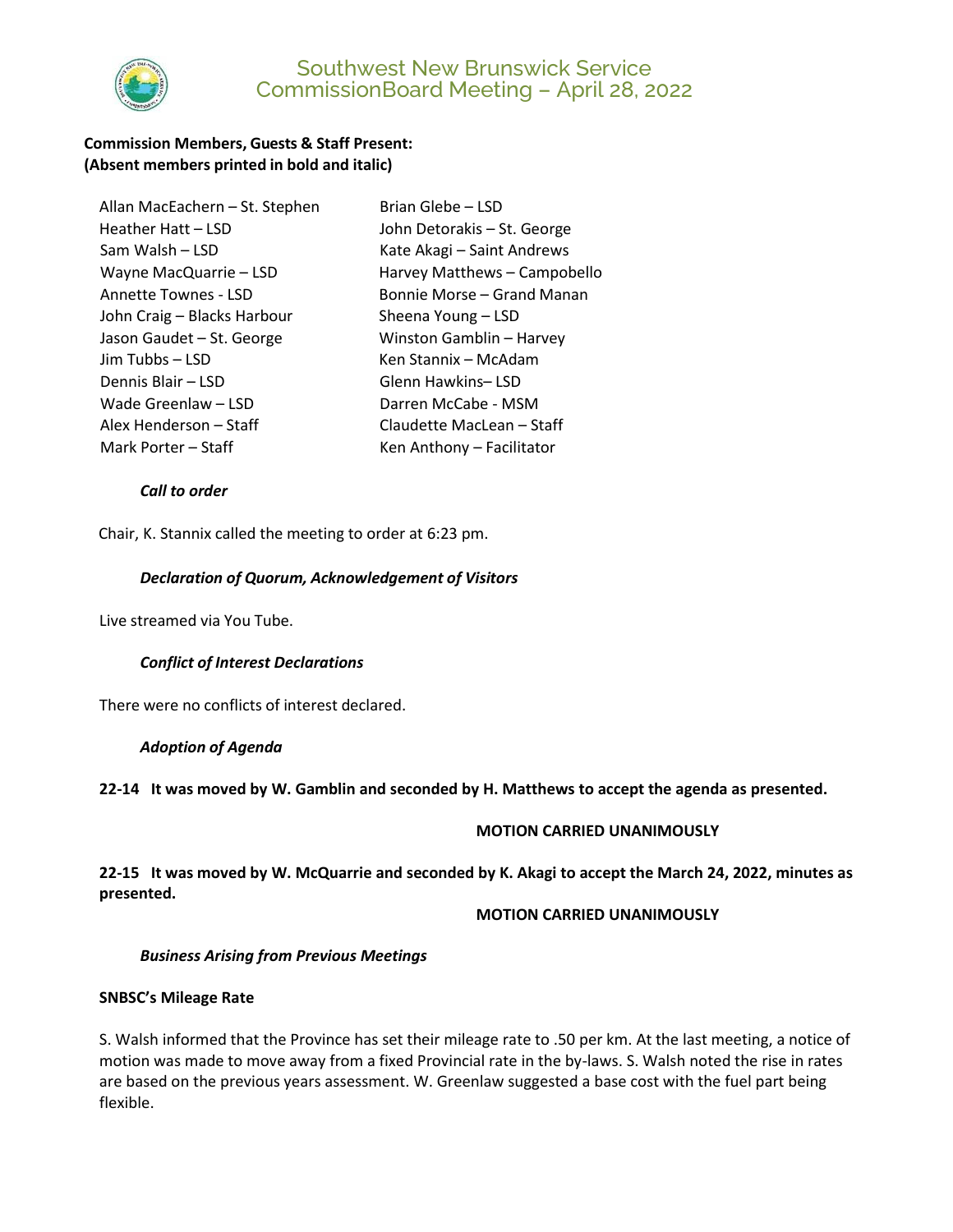

# Southwest New Brunswick Service CommissionBoard Meeting – April 28, 2022

## **22-16 It was moved by D. Blair seconded by S. Walsh to accept the notice of motion to remove the reference in the appendix pertaining to the mileage rate referencing the Provincial mileage rates. MOTION CARRIED UNANIMOUSLY**

# **22-17 It was moved by G. Hawkins seconded by J. Tubbs that the mileage rate be set at .50 cents per km. MOTION CARRIED UNANIMOUSLY**

## *Committee & Staff Reports*

## **Local Governance Reform Update**

K. Anthony spoke of his history and of meetings they've had in the last few months. A working group is being formed with CAO's from the Municipalities and he wanted to be sure to include a person from the LSD's. He made a commitment to the Board that nothing will not go to the public until the board is aware and the people will be involved.

### *New Business*

## *Committee & Staff Reports*

## **Executive Director's Report**

A Henderson presented his report which was included in the Board Packages distributed by email. J. Detorakis questioned if the Commission makes money on white goods recycling.

### **HR Committee Report**

W. Greenlaw noted that they completed the performance appraisal for the Executive Director, with a copy forwarded to him for his signature and to be forwarded to Wade.

### **Finance & Audit Committee Report**

# **22-18 W. Gamblin moved D. Blair seconded the accept the audited financial statements as presented. MOTION CARRIED UNANIMOUSLY**

### **Financial Report**

M. Porter reviewed the audited financial statement. There were no recommendations from Communications of Audit Results.

## *Date & Time of next regularly scheduled meeting*

**The next regular meeting of the Board be Thursday, May26th, 2022 @ 6:00 pm at Hemlock Knoll Solid Waste Facility's Conference Room.**